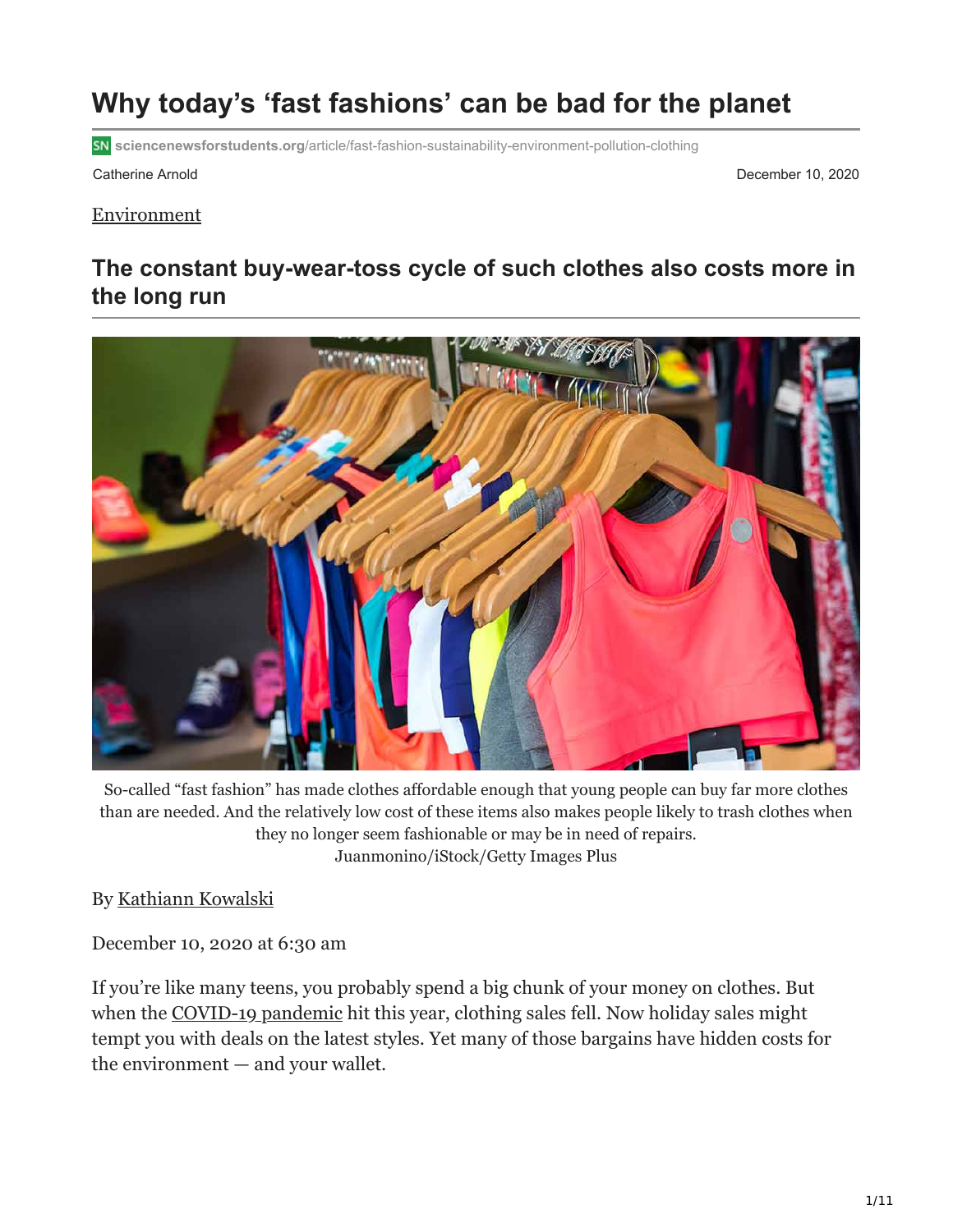"Fast fashion" refers to how the clothing industry churns out lots of relatively cheap garments and gets them to stores every few weeks. The practice lets shoppers buy new styles all the time. And garment prices are relatively low. But many of those clothes quickly wear out or go out of style. Their price tags also don't include all of the clothes' environmental costs.

Those impacts start when fibers for fabrics are grown or produced in factories. Pollution continues to build as clothes are fashioned from those fibers, taken to market and later laundered by users. Even tossing out those garments at the end of their useful lives has costs to the environment.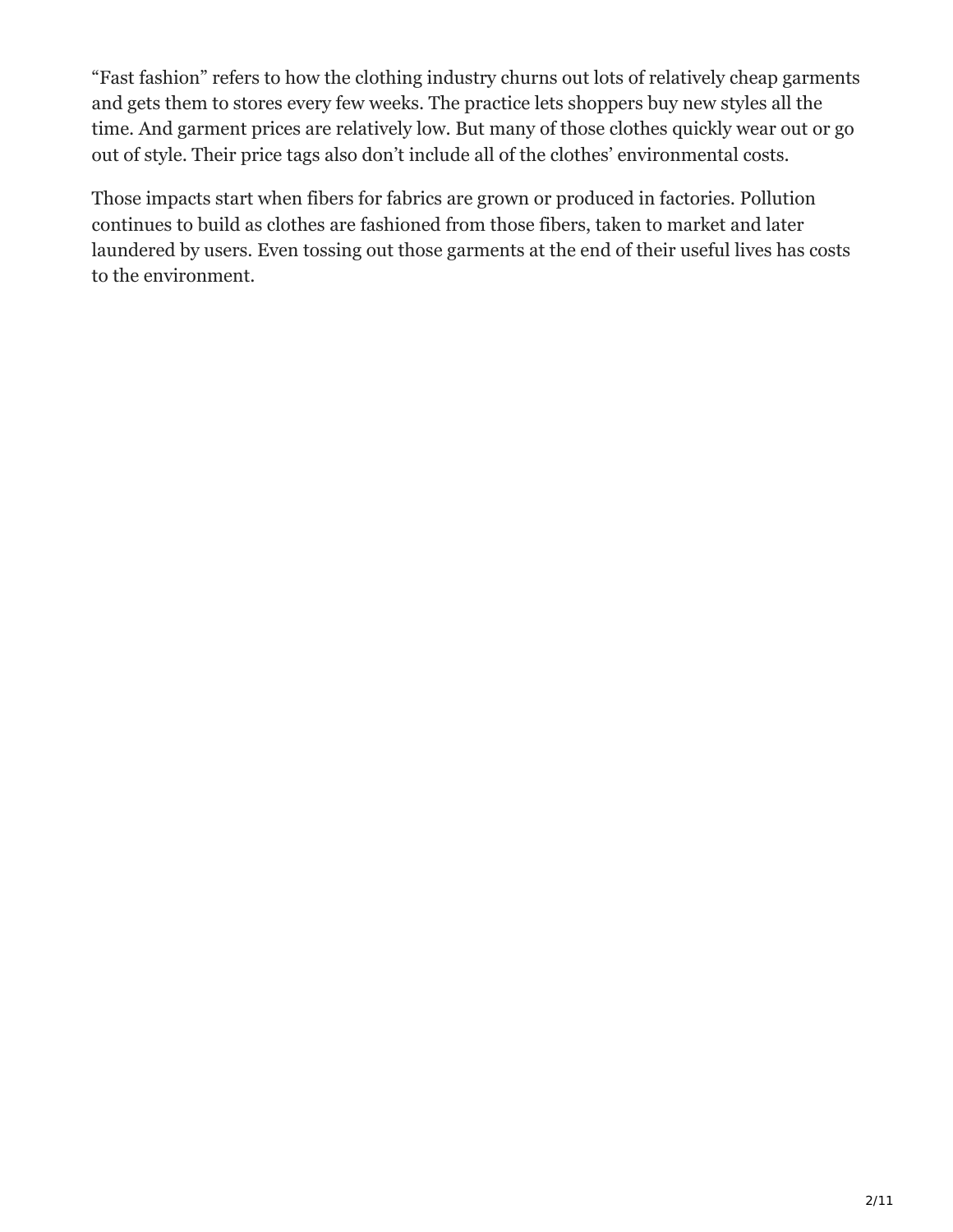

When most teens look at their clothes, they see only the style, colors and textures. Few consider the environmental costs, including pollution, associated with making those clothes and getting them into their closets.DigitalVision/Getty Images

The problem starts with how we think about fashion, says Kirsi Niinimäki. She's a fashion, textile and design researcher at Aalto University in Espoo, Finland. "Everyone nowadays owns too many garments. And we use them a really short time and then dispose of them," she says. Even if something stays in your closet for years, you might only wear it some 40 times.

She was part of a team that looked at many studies on environmental costs of the fashion industry. That industry accounts for 8 to 10 percent of global emissions of carbon dioxide, a greenhouse gas, they found. The business also is responsible for about one-fifth of industrial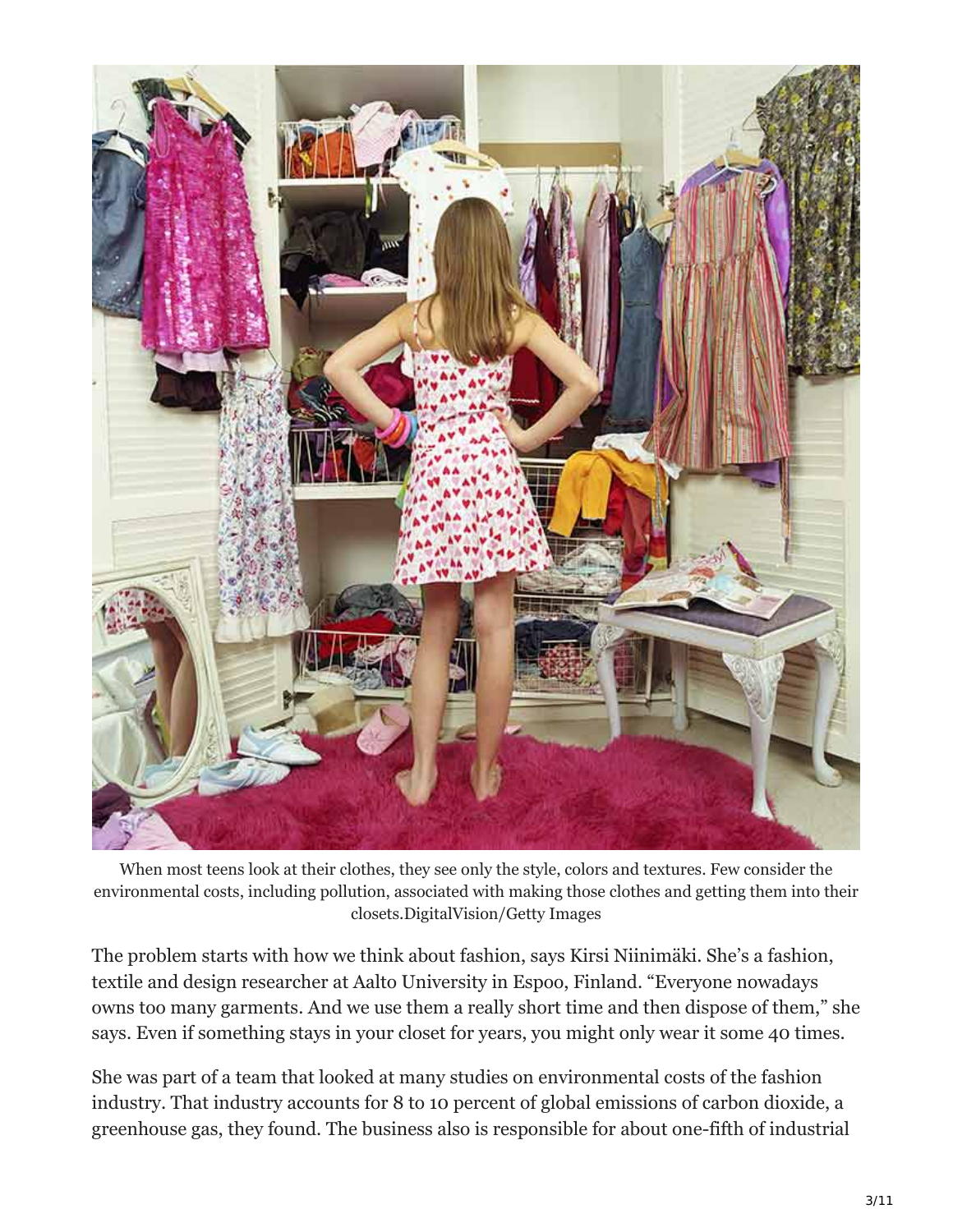water pollution. Just over a third of the tiny bits of [plastic,](https://www.sciencenewsforstudents.org/article/scientists-say-plastic) called microplastics, found in oceans come from clothing. And people produce more than 92 million metric tons (101.4 million U.S. tons) of textile and clothing waste each year, the team found. Its report appeared in the April issue of *Nature Reviews*.

Fashion is a global industry, as Pietra Rivoli learned. She's an economist at Georgetown University in Washington, D.C. Rivoli bought a cotton T-shirt in Florida. The tag said it was made in China. But, she learned, the factory got most of its cotton from Texas. And used or unwanted T-shirts often wound up in Africa. There, people sold them for reuse. She wrote about her findings in *The Travels of a T-Shirt in the Global Economy.* The book first came out in 2005. Since then, the African market for used tees has shrunk. More developing countries want their own clothing industries to grow. So more old T-shirts will simply be trashed.

#### **[Old clothes soon may be recycled, not trashed](https://www.sciencenewsforstudents.org/?p=177679)**

The journey of your own clothes from fiber to finished product comes with environmental costs. Scientists and engineers have been working on ways

to curb some of these impacts. They range from limiting pollution to looking for ways to ultimately recycle the raw materials that go into our clothes.

#### **Material matters**

There's no ideal material for clothes, Niinimäki says. All fabrics affect the environment. They just do it in different ways.

[It starts with the raw materials. Think about a cotton T-shirt, for example. Making it takes](https://www.sciencedirect.com/science/article/abs/pii/S0921800905005574) about 2,720 liters (719 gallons) of water. For comparison, people need at least 30 liters [\(almost eight gallons\) of water per day for drinking, cooking and washing. That's accord](https://www.who.int/water_sanitation_health/emergencies/WHO_TN_09_How_much_water_is_needed.pdf?ua=1)ing to the World Health Organization. Add in cleaning, sanitation, waste disposal, farming and more, and the average need rises to 50 to 100 liters (13 to 26 gallons) of water daily. At that rate, the water for each tee could support someone for a month or two.

Wool comes from sheep or other animals. Sheep grazing can lower an area's biodiversity. That's the number and variety of species in a region. Where raising livestock for fibers is not sustainable, soil erosion and loss of habitats may occur.

Polyester fabrics are made of plastic fibers produced from petroleum. Drilling for fossil fuels and making the plastics releases [greenhouse gases](https://www.sciencenewsforstudents.org/article/explainer-co2-and-other-greenhouse-gases) and other pollution.

Next, these fibers are made into fabrics. Manufacturing uses many [chemicals.](https://www.sciencenewsforstudents.org/article/scientists-say-chemical) Some of them clean fibers. Others make them less likely to stain or wrinkle. Still more chemicals give fabrics a certain look or feel. Dyes then color the fabrics. All of these chemicals can pollute the environment. Some can be quite toxic.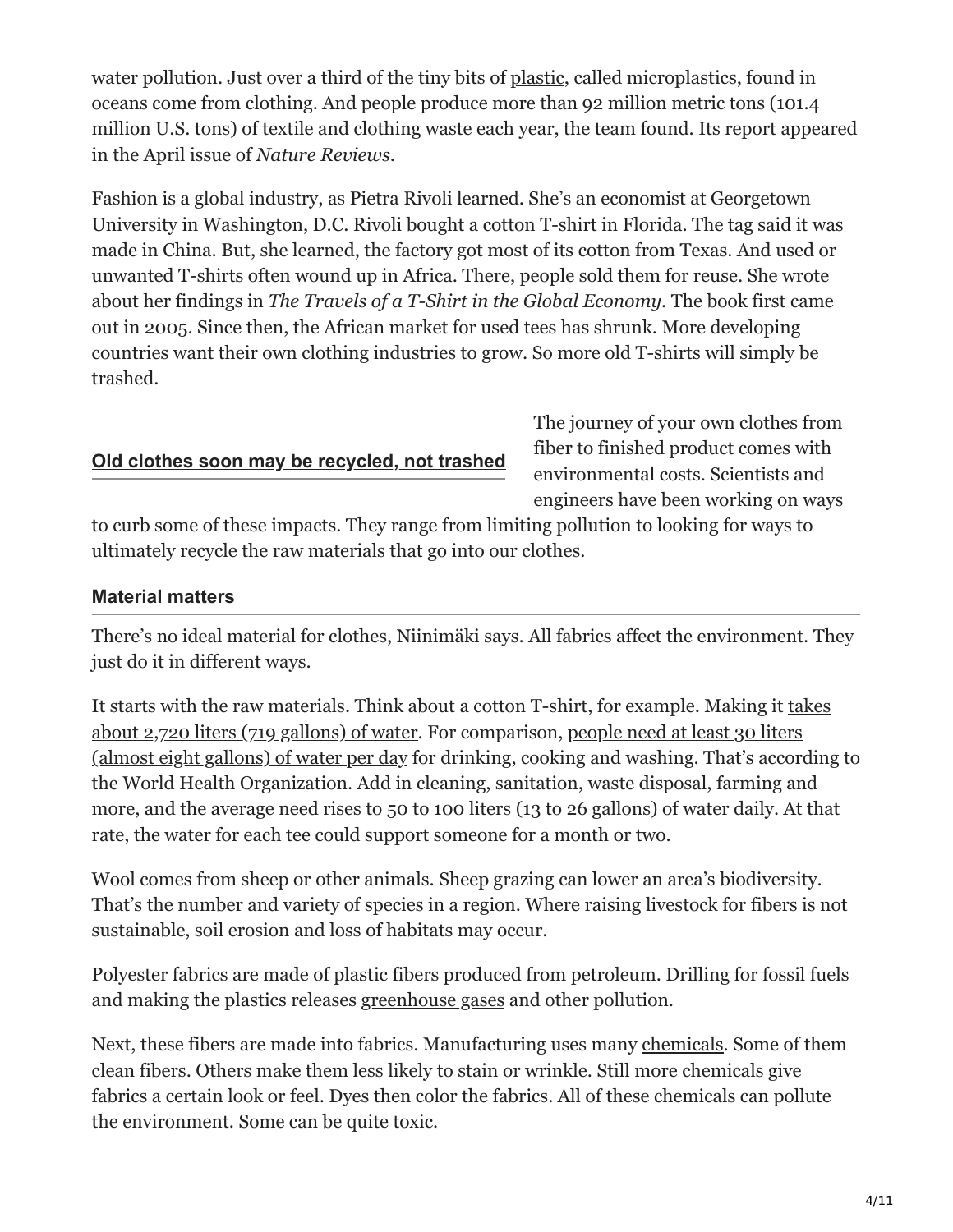

Dyed yarns are woven into denim on an air jet loom.danishkhan/E+/Getty Images Plus

Companies generally care more about what chemicals do than what those chemicals are. So if researchers can identify less-harmful chemicals that still work well, companies might switch, notes Sandra Roos. She's an environmental scientist at RISE, the Research Institutes of Sweden in Göteborg.

Roos and other scientists looked at what chemicals that are used by the textile industry do. Then they used that information to create a database. It offers guidance and a checklist on their features for Scandinavia's industry. The group wants companies to know more about the risks and impacts of chemicals over the life of a textile. Ideally, companies would then choose chemicals with less harmful impacts.

The group thinks the approach could work in other countries, too. Databases would need to be updated, though. And funding could be a challenge. The team [described its findings](https://www.mdpi.com/2071-1050/12/3/1273) in the February issue of *Sustainability*.

#### **Dyeing for a change**

Another approach is to make the processes the textile industry uses friendlier to the environment.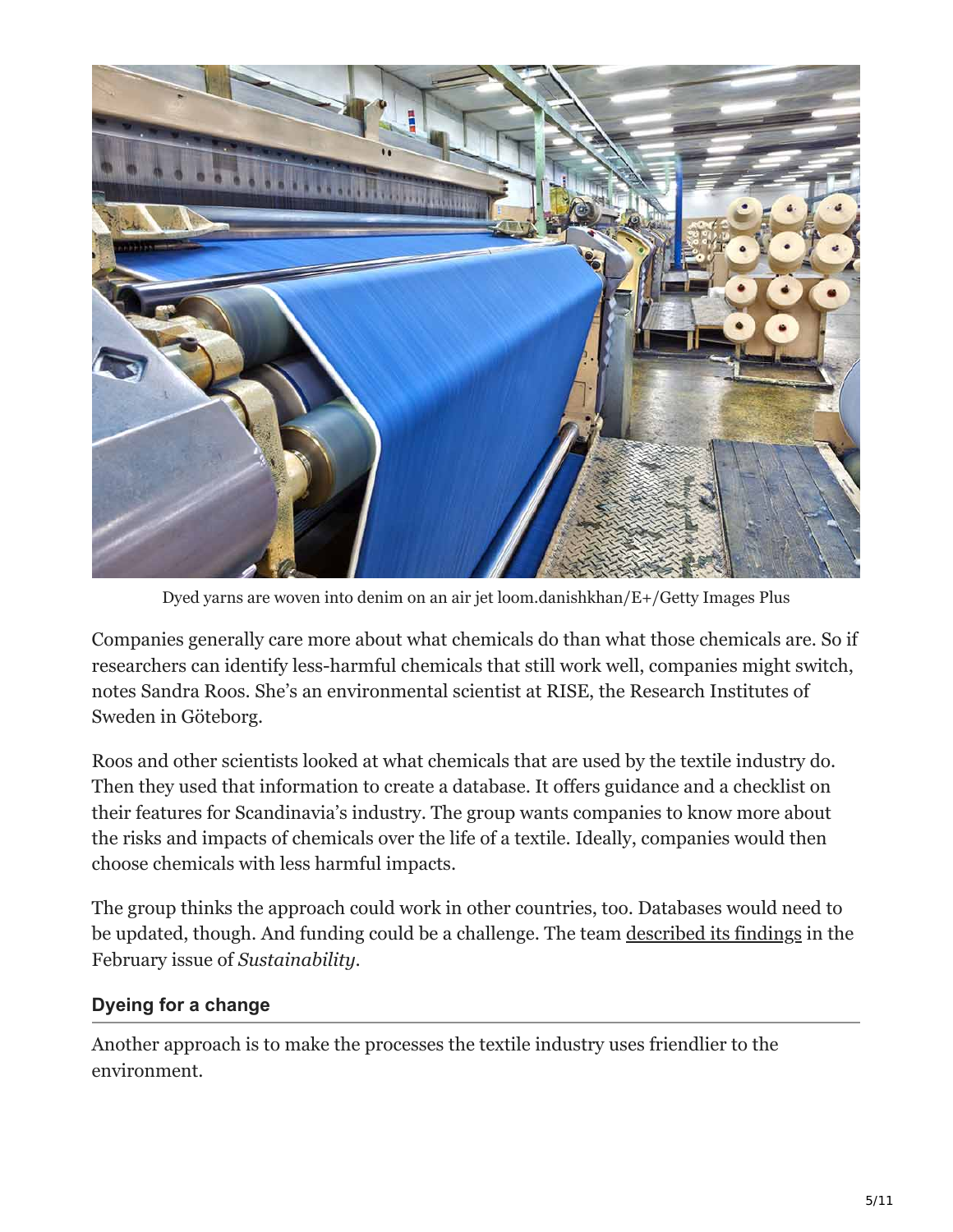Most cotton is colored with dye baths. Companies "dissolve a dye, and then they dump all the fabric [in it]," says Anuradhi Liyanapathiranage. She's a graduate student at the University of Georgia in Athens. Rinsing removes dye that didn't bond to the fabric. Baths with more chemicals help fix, or set, the dye. "To dye one kilogram of cotton, it takes more than 100 liters of water," she says. (That's more than 26 gallons for each 2.2 pounds of fabric.)

Her research team came up with a new method. Instead of putting dye in a bath, it puts the dye in a gel along with tiny bits of cellulose. The texture is "something like Jell-O," she explains. The cellulose comes from wood fiber. You'd need a microscope to see each tiny bit. But those bits have lots of surface area, so lots of dye bonds to them.



Anuradhi Liyanapathiranage and a team at the University of Georgia in Athens have developed a way to dye fabric that uses less water and toxic chemicals than standard methods.Nancy Evelyn/Univ. of Georgia

The gel goes onto the fabric as if it were an ink or paint. In all, the new method cuts water use by about 90 percent. And the team showed that [the method works with a range of dye colors](https://pubs.acs.org/doi/10.1021/acsomega.9b04498). Its report came out April 17 in the journal *ACS Omega*.

Companies also have to dispose of leftover dye. Some dyes are toxic. And even a little dye can color a lot of water. That pollution might block sunlight from reaching species that need it, explains Anthony Dichiara. He's a materials scientist at the University of Washington in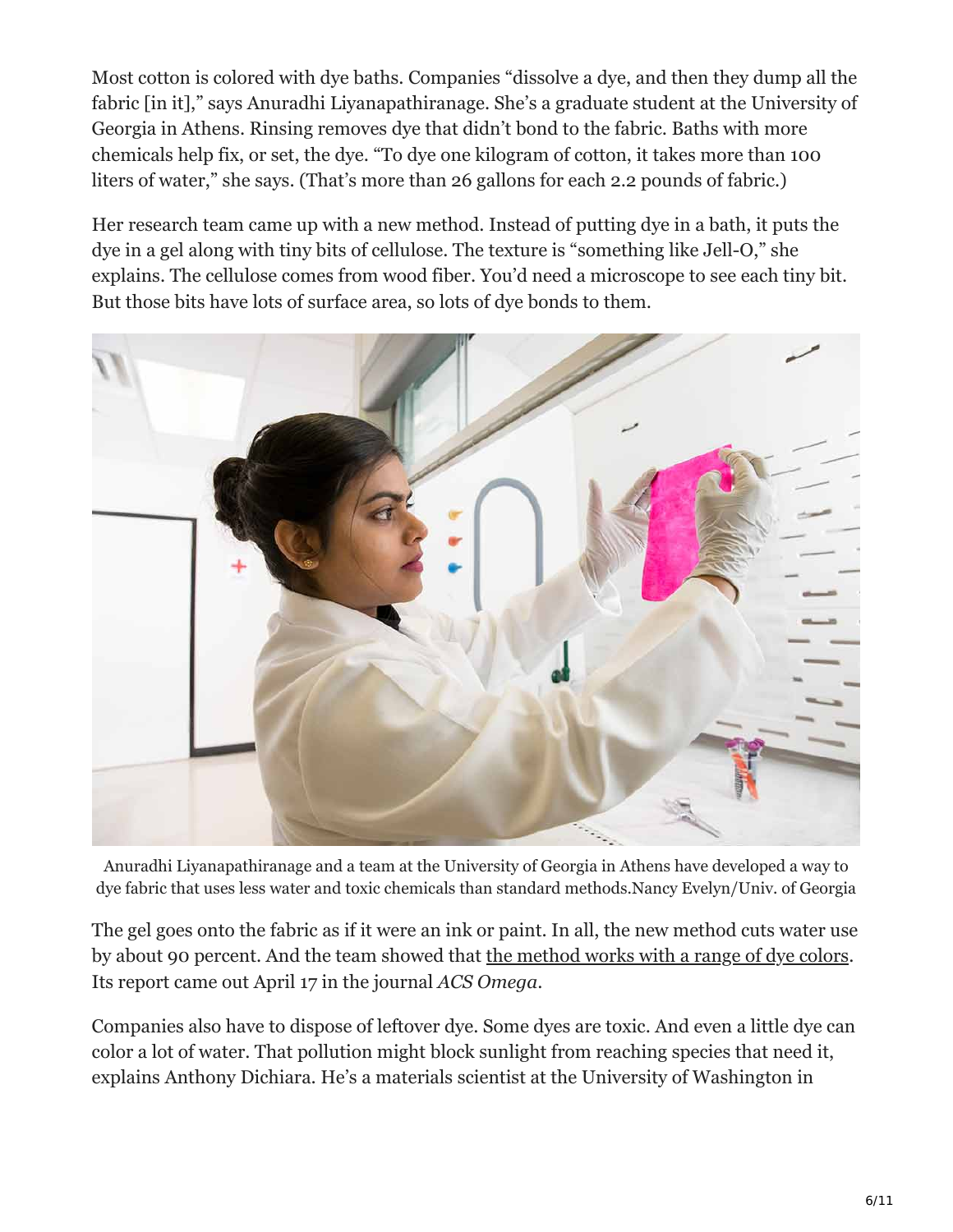Seattle. A sponge that his group developed absorbs those dyes. It has bits of cellulose from wood pulp, plus bits of palladium, a metal. The metal speeds up a chemical reaction that turns blue dye colorless. The sponge can then be squeezed out and reused.

The altered dye molecules are still in the water. But, Dichiara points out, "in some cases the colorless form would be less toxic." The group [reported its success](https://www.sciencedirect.com/science/article/abs/pii/S0926337318305289?via%3Dihub) two years ago.



The tube on the left shows a red dye solution. In the tube on the right, the dye was trapped by a reusable web invented by a team at Texas Tech University. Light can then break down the dye. Texas Tech University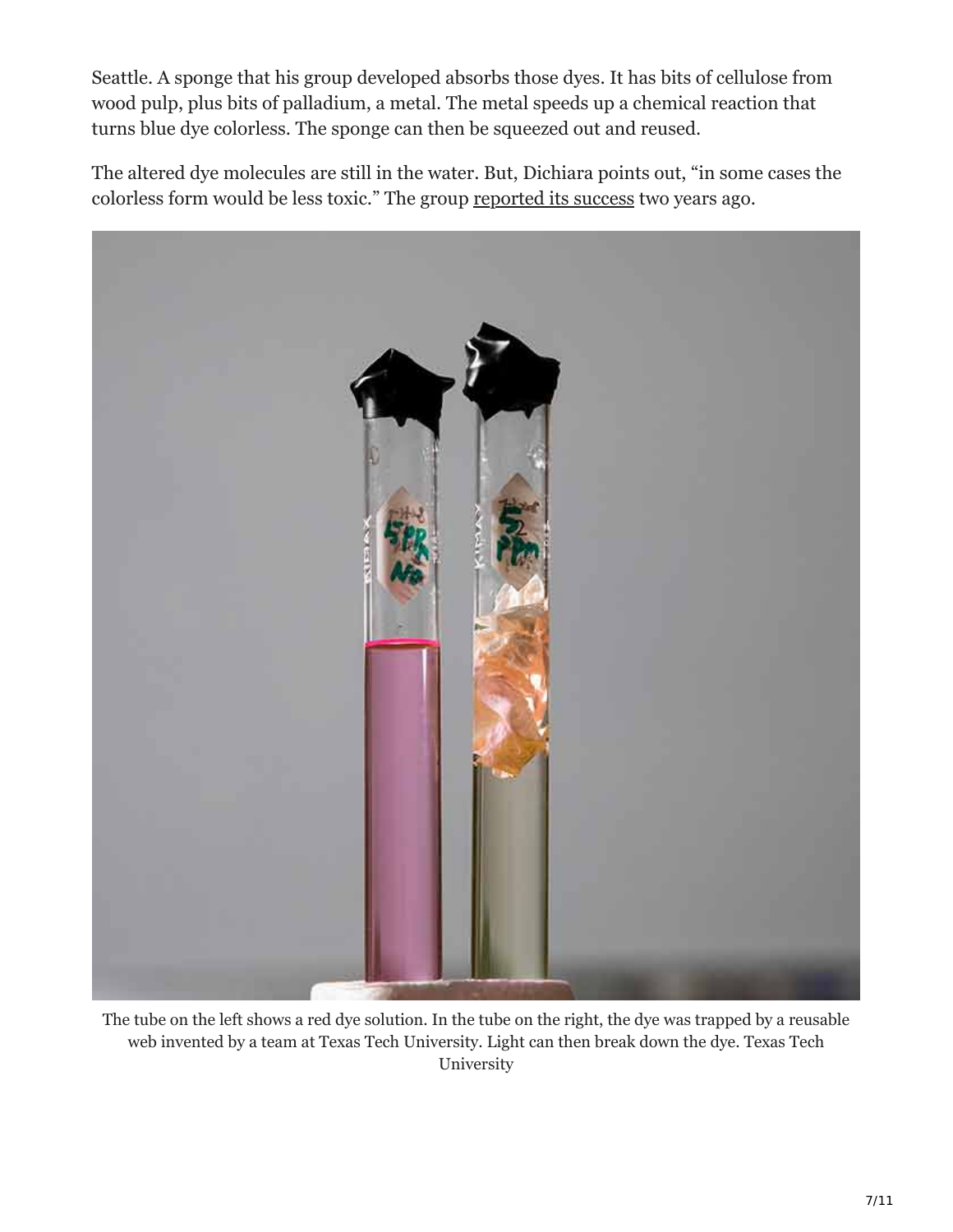Another group invented a reusable filter to catch and break up synthetic dyes. Seshadri Ramkumar is a materials scientist at Texas Tech University in Lubbock. He and his team made this filter from a web of nanofibers. A water-repelling compound keeps the web from absorbing water. Meanwhile, the web traps larger dye molecules in its small pores. After the filter dries, a titanium-dioxide compound in it helps visible light break down the dye.

Sunlight activates the dye breakdown, notes Ramkumar. His group has tested the filter with a red dye. After six hours, eight in every 10 of the dye molecules had broken down. The rest broke down over the course of seven weeks. (Over time, dye colors can fade in visible light, but not that quickly.)

Using sunlight helps keep the dye-breakdown costs low. That matters in a competitive industry like fashion, Ramkumar says. "There needs to be a balance between technology and cost."

He and his team just [described their new filter](https://www.sciencedirect.com/science/article/abs/pii/S2213343720302621) in the October issue of the *Journal of Environmental Chemical Engineering*.

Manufacturing fabrics is one step. Making them into clothes is the next. Factory processes aim to minimize unused fabric. But there will be some wastes. And these still have to go somewhere.

Manufacturing also uses energy. Those processes can release greenhouse gases. Then finished clothes will move to market. This stage usually uses more fossil fuels.

Environmental impacts continue as we wear our clothes. [Washing and drying laundry](https://www.sciencenewsforstudents.org/article/laundry-tweaks-less-pollution-longer-lasting-clothes) removes little bits of lint and dye from fabrics. Very tiny fibers from polyester fabrics are a type of [microplastic.](https://www.sciencenewsforstudents.org/article/help-for-a-world-drowning-in-microplastics) They [pollute](https://www.sciencenewsforstudents.org/article/help-for-a-world-drowning-in-microplastics) both water and air. All-cotton fabrics tend to release even [more fibers than polyesters, British researchers have shown. Washing clothes in cooler water](https://www.sciencenewsforstudents.org/article/laundry-tweaks-less-pollution-longer-lasting-clothes) and for a shorter time can help, they suggest in the June *Dyes and Pigments*.

#### **The future of fashion**

Charlotte McCurdy is a designer at NEW INC in New York City. Her work spans multiple fields, including industrial design. One of her recent designs was a raincoat made from algae. She created the see-through coat to highlight the fashion industry's impact on [climate.](https://www.sciencenewsforstudents.org/collections/climate-change-chronicles) Typical plastics in clothing emit greenhouse gases, she notes. Algae, on the other hand, can absorb carbon dioxide as they grow.

McCurdy doesn't plan to mass-produce the coat. Instead, she's been working on another project with fashion designer Phillip Lim. They're designing a carbon-neutral dress. That means making it won't add to greenhouse gases in the atmosphere. The dress will look stylish, but "it won't be alien," she adds, as in weird. After all, she explains, "you don't want to feel like you're wearing  $Saran^{\circledR}$  wrap."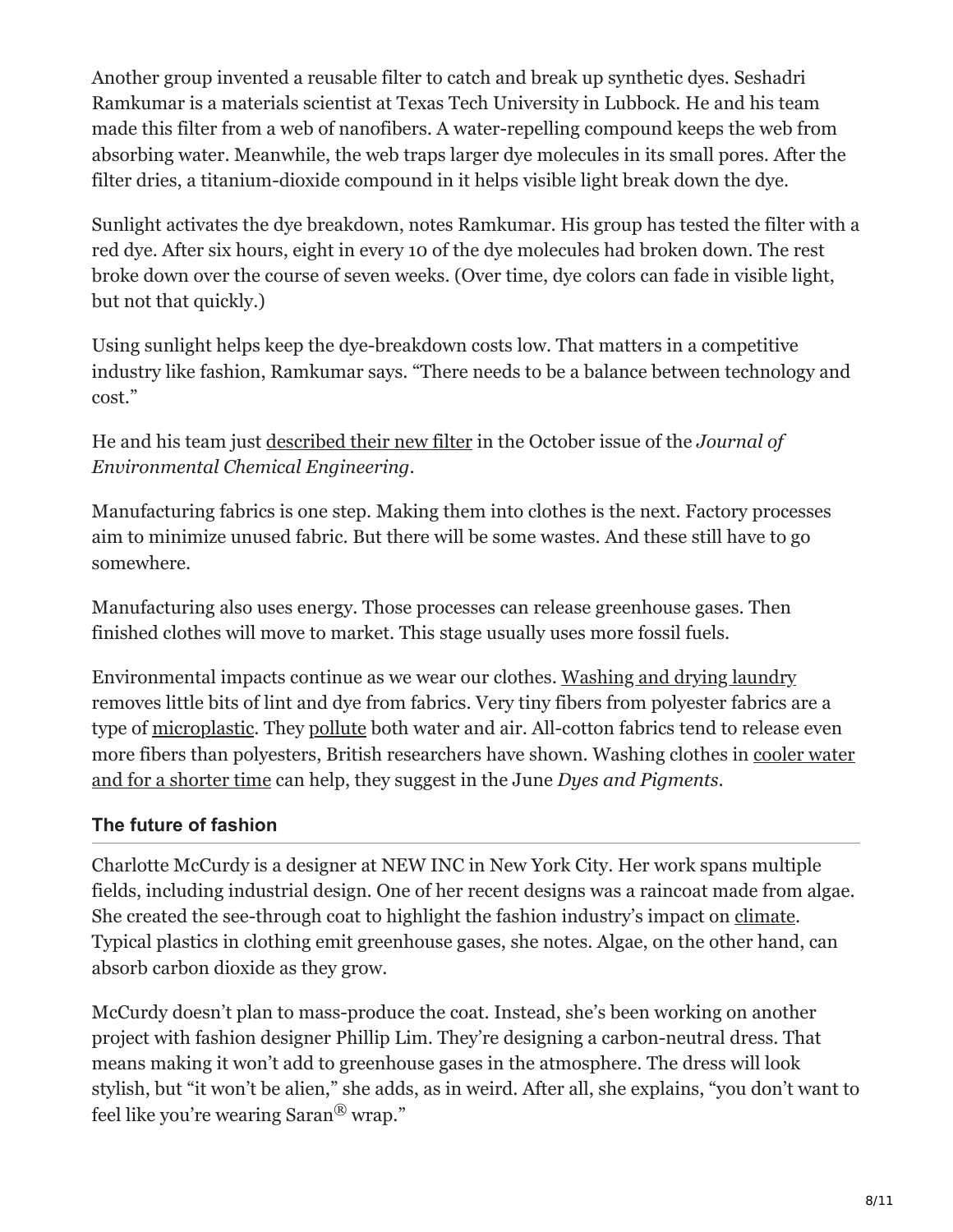

Designer Charlotte McCurdy made this raincoat with an algae-based fabric. Her design draws attention to the need to move away from fashions that add to the problem of climate change.Courtesy of Charlotte **McCurdy** 

The bigger question is what society does beyond fashion exhibits. The answer isn't just to go back to living off home-grown materials, such as cotton, McCurdy says. That wouldn't provide enough for everyone, especially in developing nations. Nor can most people afford handmade clothes from fabrics like the algae-based material — at least not yet. "We need these technologies to be affordable if we want to actually make a difference," she says.

"Maybe we could talk about repairability and end of life" before buying clothes, suggests Joanne Brasch. In other words: "What are you going to do with it when you're done with it?" Brasch is a textile scientist with the California Product Stewardship Council in Sacramento.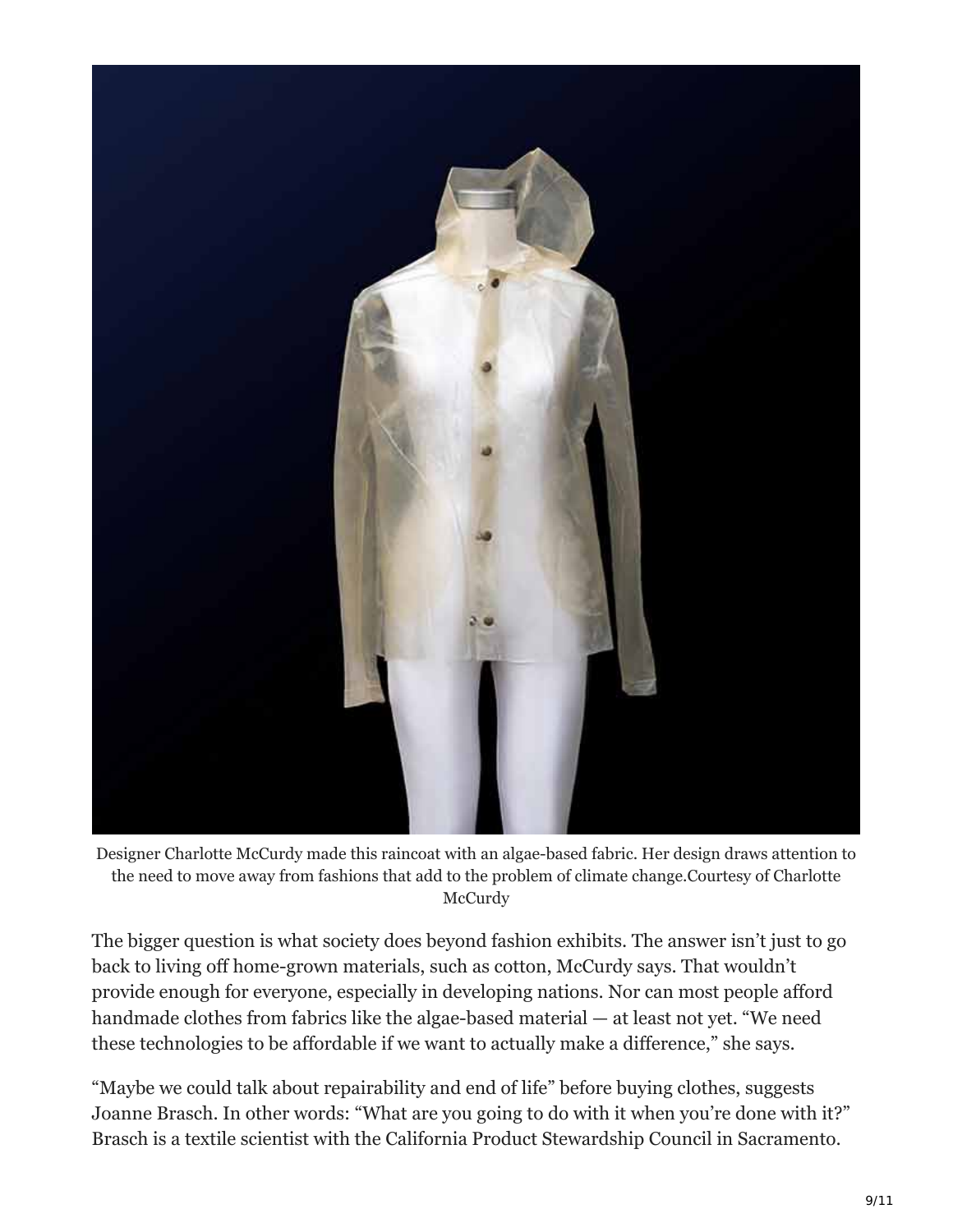"I also call myself a trash doctor," she jokes. And in that context, her focus is on healing. More and more people are learning basic sewing skills, she notes. They fix rips and sew buttons to restore ailing clothes.

Many people also are learning how to restyle clothes that have gone out of fashion. "It's really popular right now to do artistic mending," Brasch says.

Secondhand shops and clothing swaps are other options. Donation programs can also get clothes to people who can use them. (Note that most charities want in-season clothes that their clients can wear right away.)

Not all ways to reuse clothing are equal. And textiles need to be reused long enough to offset the environmental costs of moving them from place to place. A team in Australia and Sweden [reported this](https://www.sciencedirect.com/science/article/pii/S0959652618305985?dgcid=raven_sd_recommender_email) two years ago in the *Journal of Cleaner Production*.

Think about these things when you shop for new clothes, Brasch says. If you're buying something in person, feel the fabric. If it feels flimsy, it probably won't wear well. Read the label, too. Organic fabrics with low-impact dyes generally use fewer harmful chemicals, she says. Some may claim to use recycled fabrics. But don't assume all recycled fabrics are good choices. Many of them won't be recycled again.